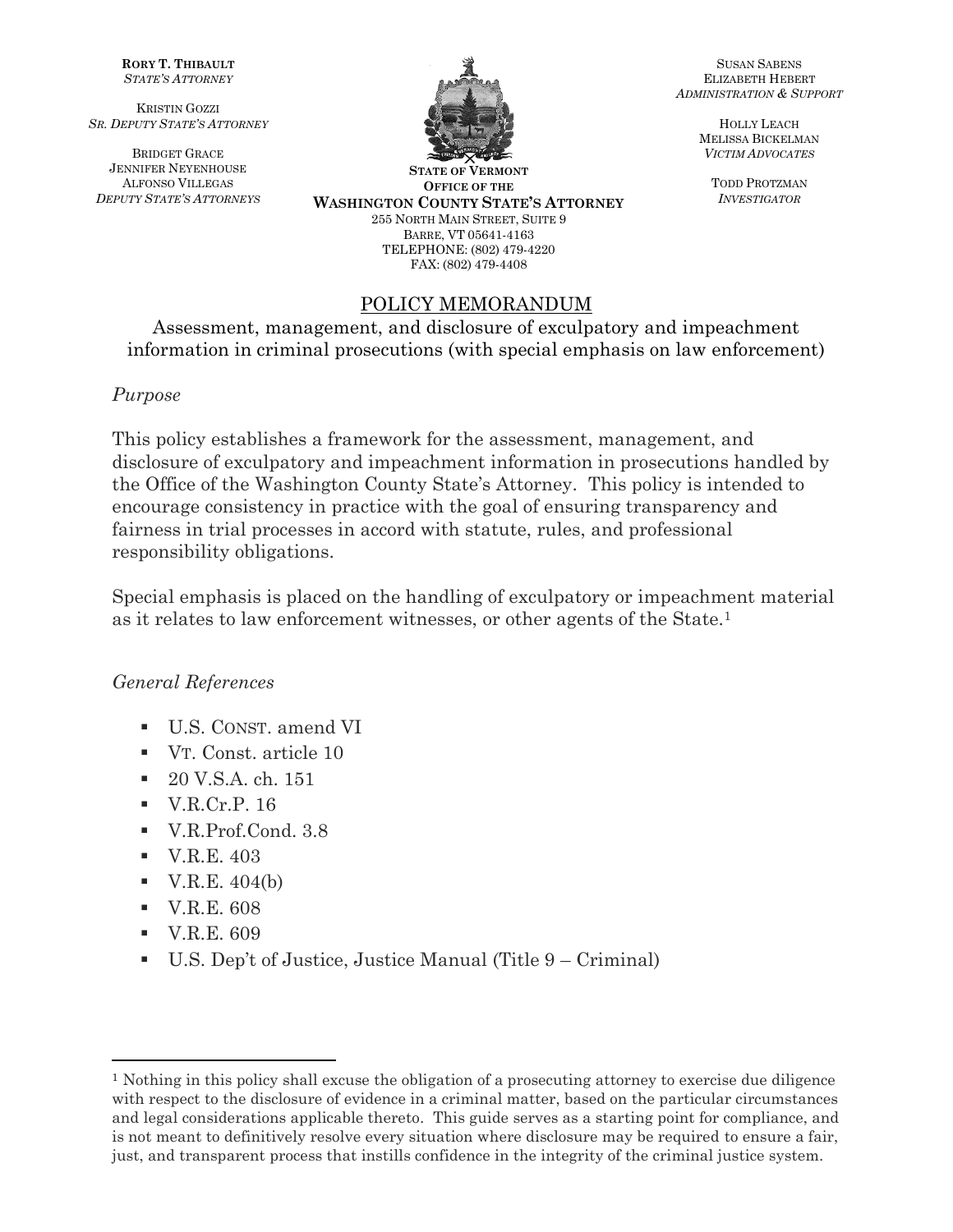#### SECTION I: BACKGROUND & TERMINOLOGY

"Society wins not only when the guilty are convicted but when criminal trials are fair; our system of the administration of justice suffers when any accused is treated unfairly." - Justice William O. Douglas

The modern foundation for disclosure requirements of exculpatory evidence to the defense was established in the 1963 case of *Brady v. Maryland*, 373 U.S. 83 (1963). The United States Supreme Court clearly identified the obligation of prosecutors under the Constitution to provide the defense with favorable evidence that is material either to guilt or to punishment of the accused. Suppression of such evidence constitutes a due process violation.

While *Brady* provided a reasonable foundation for disclosure practice it left many unanswered questions such as providing a legal definition for the terms "suppression," "favorable," and "material, as they relate to evidentiary disclosure. Brady also focused on exculpatory evidence, not the broader concept of impeachment evidence that must be disclosed. Accordingly, a body of caselaw, referred to as *Brady progeny*, has further specified the Constitutional obligations of prosecutors to disclose both exculpatory and impeachment evidence in the criminal court process.

In *Brady*, the Supreme Court noted:

We now hold that the suppression by the prosecution of evidence favorable to an accused . . . violates due process where the evidence is material either to guilt or to punishment, irrespective of the good faith or bad faith of the prosecution.

Nine years later, in *Giglio v. United States*, 405 U.S. 150 (1972), the Supreme Court held that *Brady* material includes material that might be used to impeach key government witnesses, stating:

When the "reliability of a given witness may well be determinative of guilt or innocence," nondisclosure of evidence affecting [the witness's] credibility falls within th[e] general rule [of *Brady*].

Thus, the now well-known descriptor of *Brady/Giglio* material was born. Generally:

- The term "*Brady* **material**" refers to evidence or information other than *Giglio* material — that could be used by a defendant to make his conviction less likely or a lower sentence more likely;
- The term "*Giglio* **material**" refers to evidence or information that could be used by a defendant to impeach a key government witness.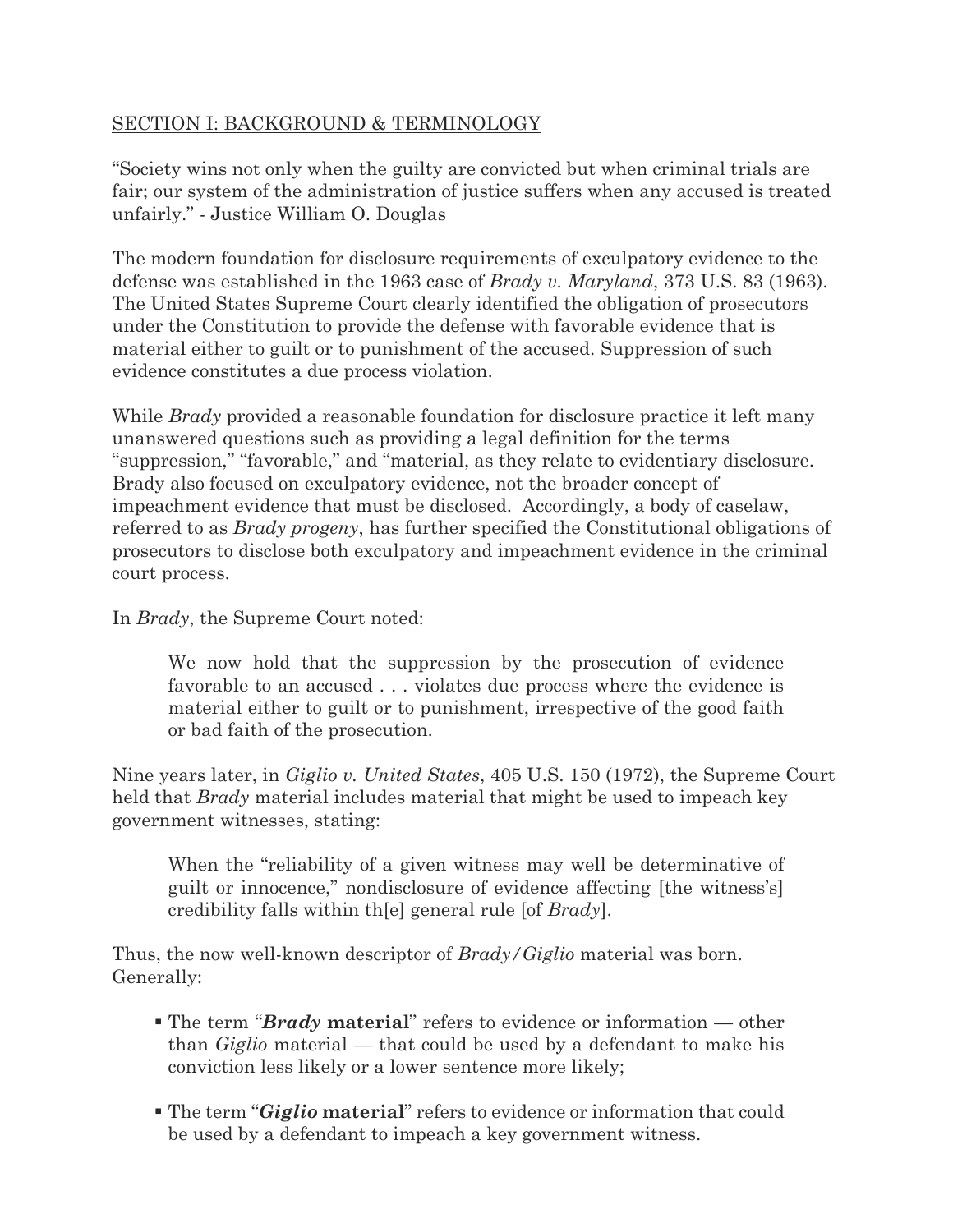▪ The term "*Brady* **violation**" applies to situations where:

(1) the evidence at issue is favorable to the defendant, either as exculpatory or impeachment evidence;

(2) the state has suppressed the evidence, either willfully or inadvertently; and

(3) prejudice has ensued.

#### **DEFINTIONS**

**SUPPRESSION:** For *Brady* purposes, it does not matter whether suppression was intentional or inadvertent.

"Under *Brady* an inadvertent nondisclosure has the same impact on the fairness of the proceedings as deliberate concealment." *Strickler v. Greene* 527 U.S. 263 (1999)

**MATERIALITY:** Evidence is material, for *Brady* purposes, if there is a reasonable probability that, had the evidence been disclosed, the result of the proceeding would have been different.

"Prosecutors should take a broad view of materiality and err on the side of disclosing exculpatory and impeachment evidence." *Kyles v. Whitley*, 514 U.S. 419 (1995).

**PREJUDICE:** "To establish the prejudice element the defendant must prove that there is a reasonable probability that, had the evidence been disclosed, the result of the proceeding would have been different." *United States v. Hano*, 922 F.3d 1272 (2019).

**REASONABLE PROBABILITY:** "A 'reasonable probability' is a probability sufficient to undermine confidence in the outcome." *United States v. Bagley*, 473 U.S. 667 (1985).

In situations where it is unclear whether disclosure is necessary, "…the prudent prosecutor will err on the side of transparency, resolving doubtful questions in favor of disclosure." - *Cone v. Bell*, 555 US 449 (2009).

In addition to case law, and criminal rules of procedure, V.R.Prof.Cond. 3.8.(d) provides that the prosecutor in a criminal case shall: …

[M]ake timely disclosure to the defense of all evidence or information known to the prosecutor that tends to negate the guilt of the accused or mitigates the offense, and, in connection with sentencing, disclose to the defense and to the tribunal all unprivileged mitigating information known to the prosecutor, except when the prosecutor is relieved of this responsibility by a protective order of the tribunal;

Accordingly, there are both legal and ethical bases upon which prosecutors must disclose exculpatory information to the defense. The ethical basis requires that each prosecutor must exercise his or her own judgment and discretion in determining whether disclosure is necessary. Because they are Constitutional obligations, *Brady* and *Giglio* evidence must be disclosed regardless of whether the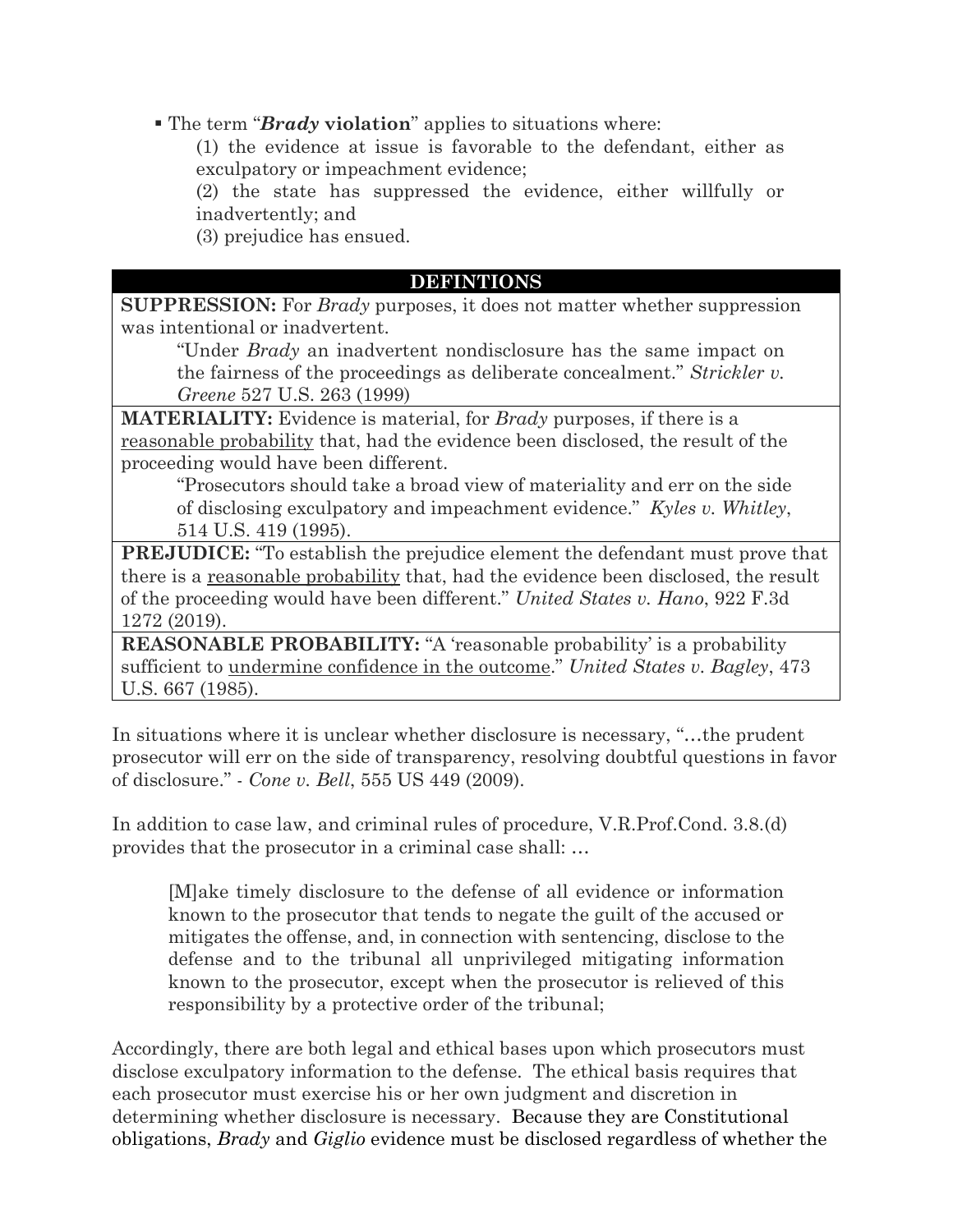defendant makes a request for exculpatory or impeachment evidence. *Kyles v. Whitley*, 514 U.S. 419, 432-33 (1995).

## *Exculpatory Evidence*

Consistent with *Brady*, the term exculpatory evidence includes information that, if true, could demonstrate a defendant's innocence, or less culpability for the crime charged whereby she may be eligible for a lesser sentence. For example: Evidence inconsistent with the defendant's guilt;

- Evidence that negates, or is <u>inconsistent with an element</u> of the crime;
- Failure of a witness of the crime to identify the defendant;
- **•** Information that supports an affirmative defense;
- **•** Information casting doubt on the accuracy of other evidence;
- **•** Information linking another as the perpetrator of the crime; and,
- Information favorable and material to the sentencing phase.

In some cases, these inconsistencies may render a key witness so unreliable as to require dismissal of a case. In other situations, the evidence may be contradicted by other testimony or evidence and will not trigger dismissal or abandonment of the prosecution. Nevertheless, the need to disclose such evidence is critical in circumstances where the case will proceed to disposition by plea agreement or by trial.

## *Impeachment Evidence*

Consistent with Giglio, impeachment evidence entails information about a witness that a fact finder may consider in determining the credibility or reliability of a prosecution witness. For example:

- Evidence/information that negates, or is inconsistent with a prosecution witness's statements or reports;
- Plea agreements between a prosecution witness and the prosecution in the immediate or related case;
- **E** Favorable disposition of criminal charges pending against a prosecution witness;
- **•** Offers <u>or promises made</u> or other benefits provided to prosecution witness in exchange for cooperation;
- Prior convictions of the prosecution witness;
- Pending charges against the prosecution witness;
- Evidence or information that a prosecution witness has a racial, religious or personal bias against the defendant—individually or as a member of a group; or,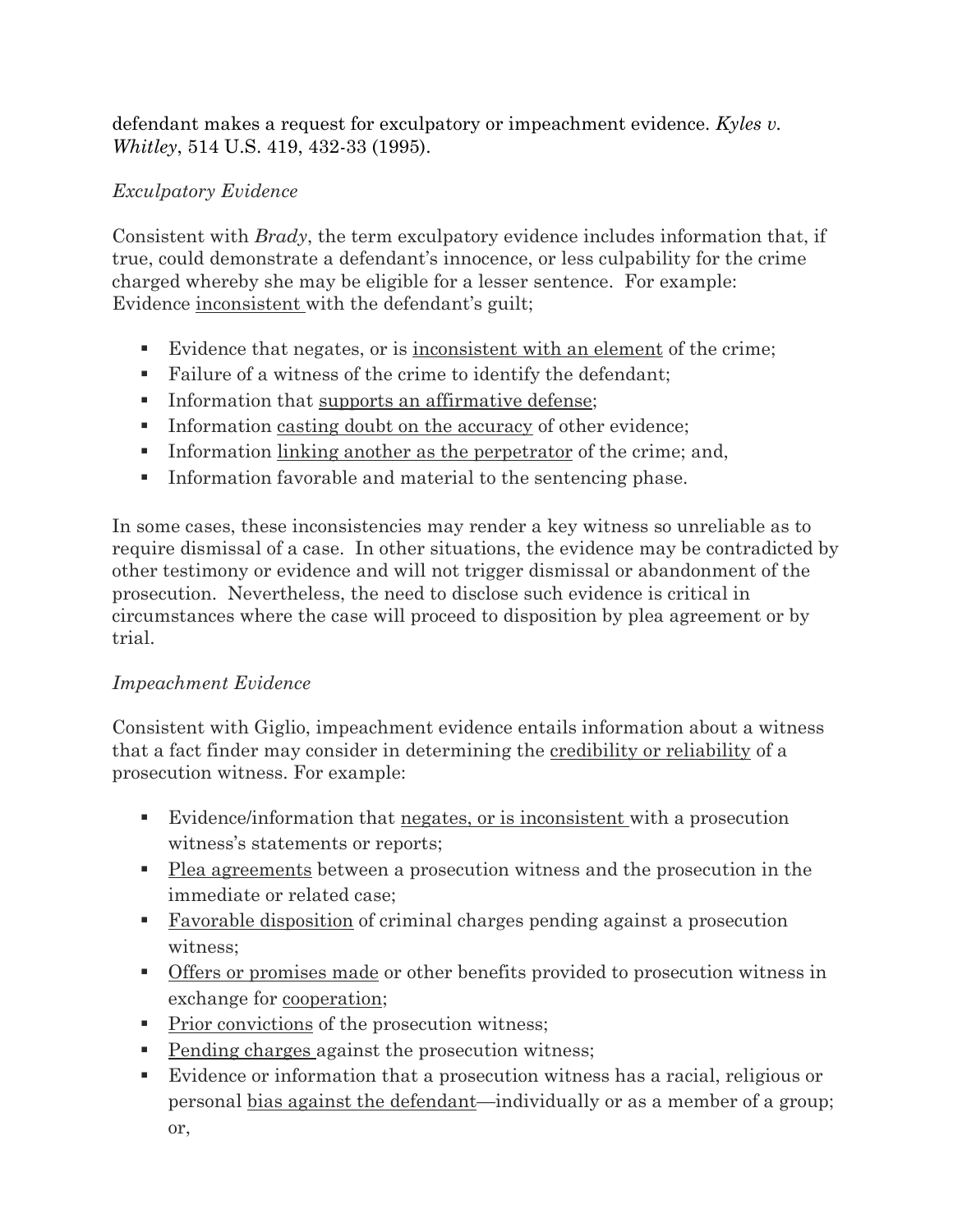▪ Evidence or information that would undermine a prosecution witness's claim of expertise (e.g. previous inaccurate statements or expert opinions.)

## *Giglio Material & Law Enforcement Personnel (U.S. Dep't Justice Policy):*

Broadly construed, the Department of Justice has recognized *Giglio* material to include "[a]ny finding of misconduct that reflects upon the truthfulness or possible bias of the employee, including a finding of lack of candor during a criminal, civil, or administrative inquiry or proceeding." Other materials include:

- Any past or pending criminal charge brought against the employee;
- Any allegation of misconduct bearing upon truthfulness, bias, or integrity that is the subject of a pending investigation;
- Prior findings by a judge that an agency employee has testified untruthfully, made a knowing false statement in writing, engaged in an unlawful search or seizure, illegally obtained a confession, or engaged in other misconduct;
- **•** Information that may be used to suggest that the agency employee is biased for or against a defendant (*See United States v. Abel*, 469 U.S. 45, 52 (1984): "[b]ias is a term used in the 'common law of evidence' to describe the relationship between a party and a witness which might lead the witness to slant, unconsciously or otherwise, his testimony in favor of or against a party. Bias may be induced by a witness' like, dislike, or fear of a party, or by the witness' self-interest.");
- **•** Any misconduct finding or pending misconduct allegation that either casts a substantial doubt upon the accuracy of any evidence—including witness testimony—that the prosecutor intends to rely on to prove an element of any crime charged, or that might have a significant bearing on the admissibility of prosecution evidence. Accordingly, agencies and employees should disclose findings or allegations that relate to substantive violations concerning:
- Failure to follow legal or agency requirements for the collection and handling of evidence, obtaining statements, recording communications, and obtaining consents to search or to record communications;
- Failure to comply with agency procedures for supervising the activities of a cooperating person (e.g. CI);
- Failure to follow mandatory protocols with regard to the forensic analysis of evidence;
- **•** Information that reflects that the agency employee's ability to perceive/recall truth is impaired.

## *Unprofessional Conduct by Vermont Law Enforcement Officers*

20 V.S.A. ch. 151 provides for the Vermont Law Enforcement Training Council to administer certain investigatory and disciplinary actions with respect to law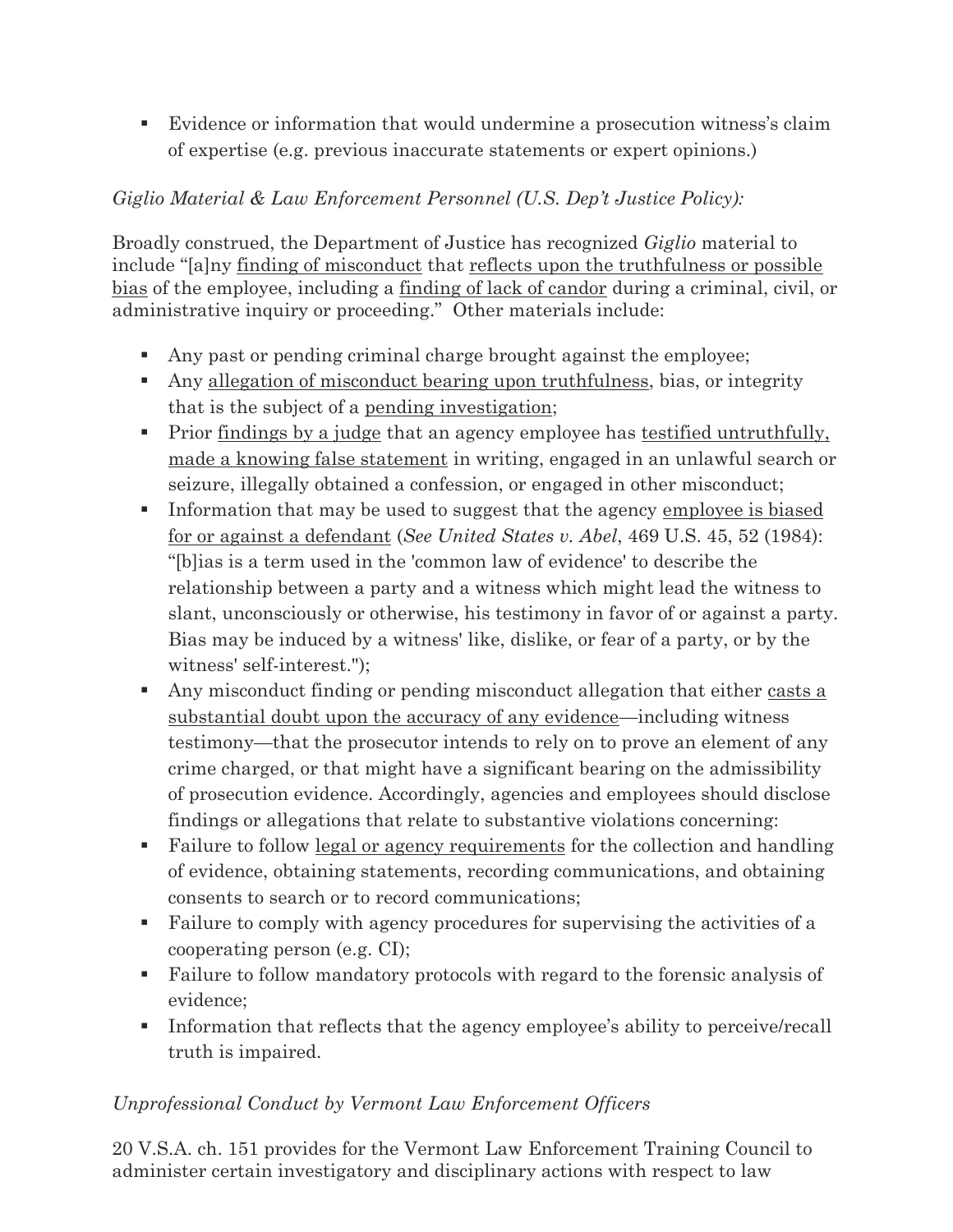enforcement misconduct. 20 V.S.A. § 2401 defines three categories of unprofessional conduct:

- "Category A conduct" means a felony or a misdemeanor that is committed while on duty and did not involve the legitimate performance of duty. Additionally, certain misdemeanor offenses, generally listed offenses, when committed off duty are also construed as Category A conduct (e.g. domestic assault,
- "Category B conduct" means gross professional misconduct amounting to actions on duty or under color of authority, or both, that involve willful failure to comply with a State-required policy or substantial deviation from professional conduct as defined by the law enforcement agency's policy or if not defined by the agency's policy, then as defined by Council policy, such as:
	- (A) sexual harassment involving physical contact or misuse of position;
	- (B) misuse of official position for personal or economic gain;
	- (C) excessive use of force under color of authority, second offense;
	- (D) biased enforcement; or

(E) use of electronic criminal records database for personal, political, or economic gain.

■ "Category C conduct" means any allegation of misconduct pertaining to Council processes or operations, namely involving making of false statements, interfering with investigations, or failing to investigate covered matters.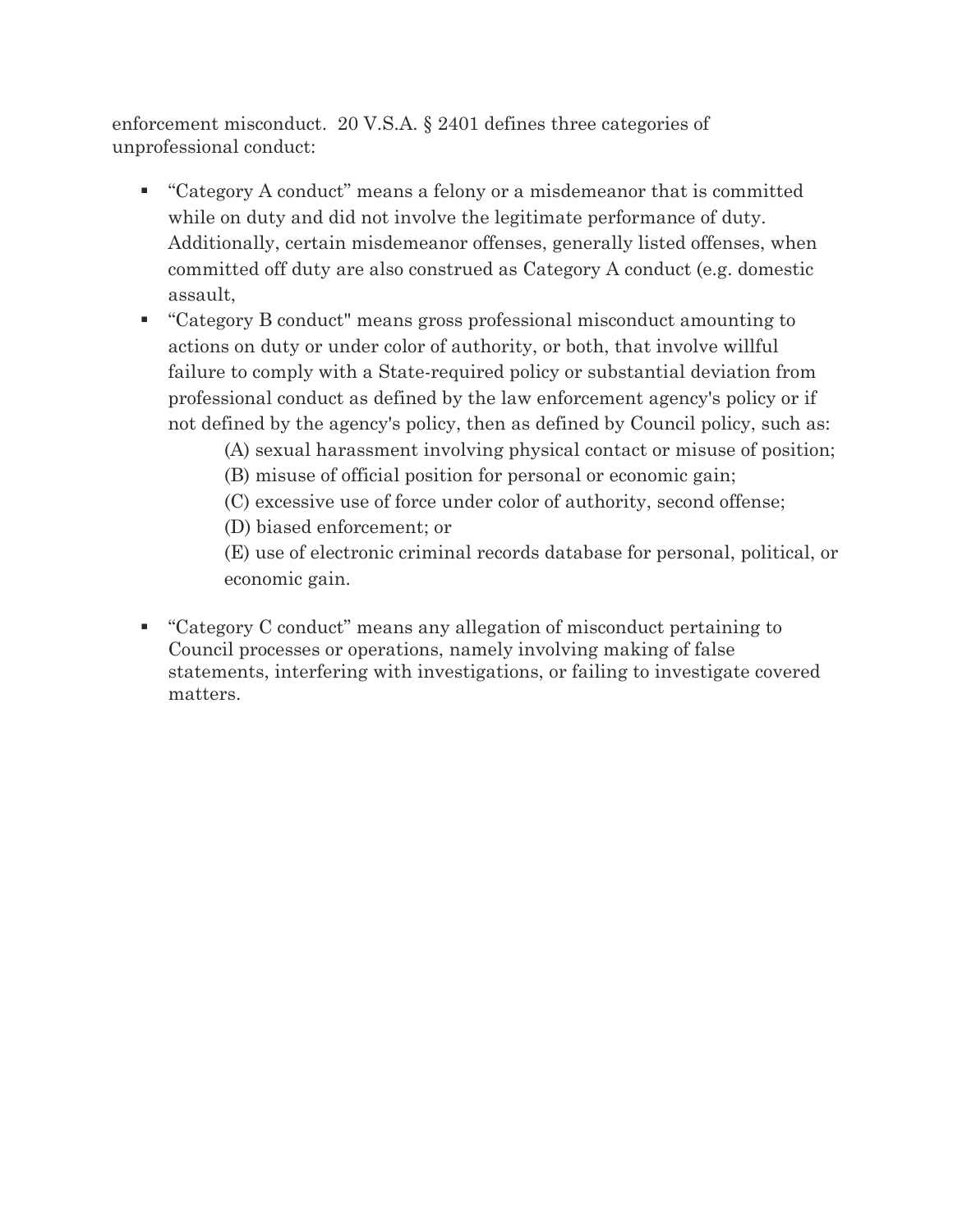#### SECTION II: ASSESSMENT & DISCOVERY OF MATERIALS

V.R.Cr.P. 16(b)(2) requires disclosure "to defendant's attorney any material or information within his [or her] possession or control which tends to negate the guilt of the defendant as to the offense charged or would tend to reduce his punishment therefor." V.R.Cr.P. 16(c) further provides that "[t]he prosecuting attorney's obligations under … this rule extend to material and information in the possession, custody, or control of members of his staff and of any others who have participated in the investigation or evaluation of the case and who either regularly report, or with reference to the particular case have reported, to his office."

Thus, prosecutors are charged with a broad and affirmative responsibility to collect and disclose such information. This requires communication and coordination with law enforcement agencies or laboratories participating in the investigation of the matter under prosecution.

#### *Collecting & Assessing Materials*

First, it is critical to appreciate that the existence of exculpatory or impeachment information, especially the latter, does not per se necessitate dismissal or abandonment of a prosecution or use utilization of a witness. To the contrary, such information, taken in conjunction with other facts or evidence, may do little to impact the viability of a case. The particulars of each case will dictate the impact of such information, however, the discovery obligation should never be neglected for fear of consequence on the prosecution. To the contrary, fair and complete disclosure will ensure a fair process and instill confidence in the justice system.

Second, while some exculpatory or impeachment information will be readily apparent (set forth in the affidavit of probable cause, or the witness record checks provided in the due course of discovery), other information may require a directed inquiry or search within agency records. To ensure broad disclosures of potential impeachment information, early disclosure of the entire case file from law enforcement is appropriate, and setting the requirement that local agencies make timely disclosures to the prosecutor when the credibility or truthfulness of a law enforcement officer is in issue. As these agencies fall under the scope of V.R.Cr.P. 16(c), a prosecutor must take steps to discover whether any information exists – thereby necessitating clear communication and expectations with law enforcement agencies.

Third, when collecting information, the investigating agency and other stakeholders (including the Office of the Attorney General or other State's Attorney's offices) may have relevant information that is subject to disclosure. At a minimum, a prosecutor should assess whether any of the following is known by or in the possession of the prosecution team relating to non-law enforcement witnesses and be reviewed for disclosure: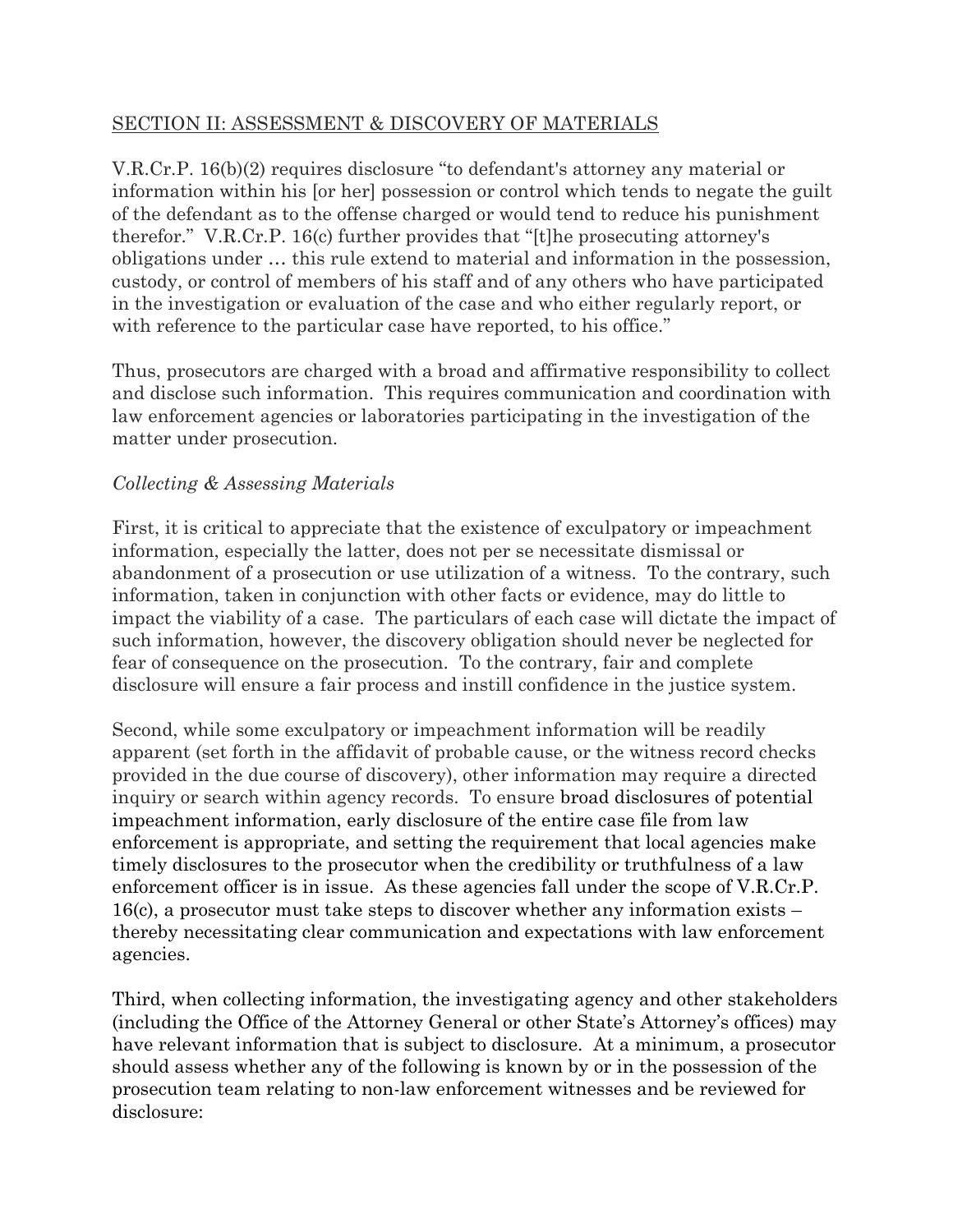- Statements or reports reflecting witness statement variations, or inconsistent statements;
- Benefits provided to witnesses including: (1) dropped or reduced charges, (2) testimonial or transactional immunity; (3) reductions in sentence for cooperation; (4) other consideration with respect to outcome of pending charges; (5) declination/non-prosecution agreements by state or federal authorities relating to involvement in the matter; (6) letters to other law enforcement officials (e.g. federal prosecutors, parole boards) setting forth the extent of a witness's assistance or making substantive recommendations on the witness's behalf; (7) consideration or benefits to culpable or at risk thirdparties.
- Other known conditions that could affect the witness's bias such as: (1) animosity toward defendant or a group/protected class of which the defendant is a member or affiliated with; (2) relationship with victim; (3) known but uncharged criminal conduct (that may provide an incentive to curry favor with a prosecutor);
- Prior acts subject to admissibility under V.R.E. 608;
- Prior convictions under V.R.E. 609;
- Known substance abuse or mental health issues or other issues that could affect the witness's ability to perceive and recall events (e.g. prior findings of incompetency to stand trial, or prior false reports based on disordered thought or perception).

Statements of witnesses and victims made during the course of trial preparation, or to the non-confidential victim advocates employed within State's Attorneys' offices may prompt disclosures up to and including during trial. <sup>2</sup> Further, statements made after trial that cast doubt on the credibility or reliability of a witness' testimony may also need to be required, thereby prompting further discovery, requests for post-trial relief, or post-conviction relief.

Finally, the disclosure of information for purposes of discovery does not mean that such evidence will actually prove to be useful to a defendant in his or her defense, and even if such information is relevant, generally, it may be excluded from trial based on limited probative value versus the prejudicial effect. Even if a witness is impeached, it does not mean that a fact finder will inherently find the testimony of the witness to be unreliable or incredible on the issue in controversy.

<sup>2</sup> Whenever possible, prosecutors should not conduct an interview without an agent present to avoid the risk of making themselves a witness to a statement and being disqualified from handling the case if the statement becomes an issue. If exigent circumstances make it impossible to secure the presence of an agent during an interview, prosecutors should try to have another office employee present.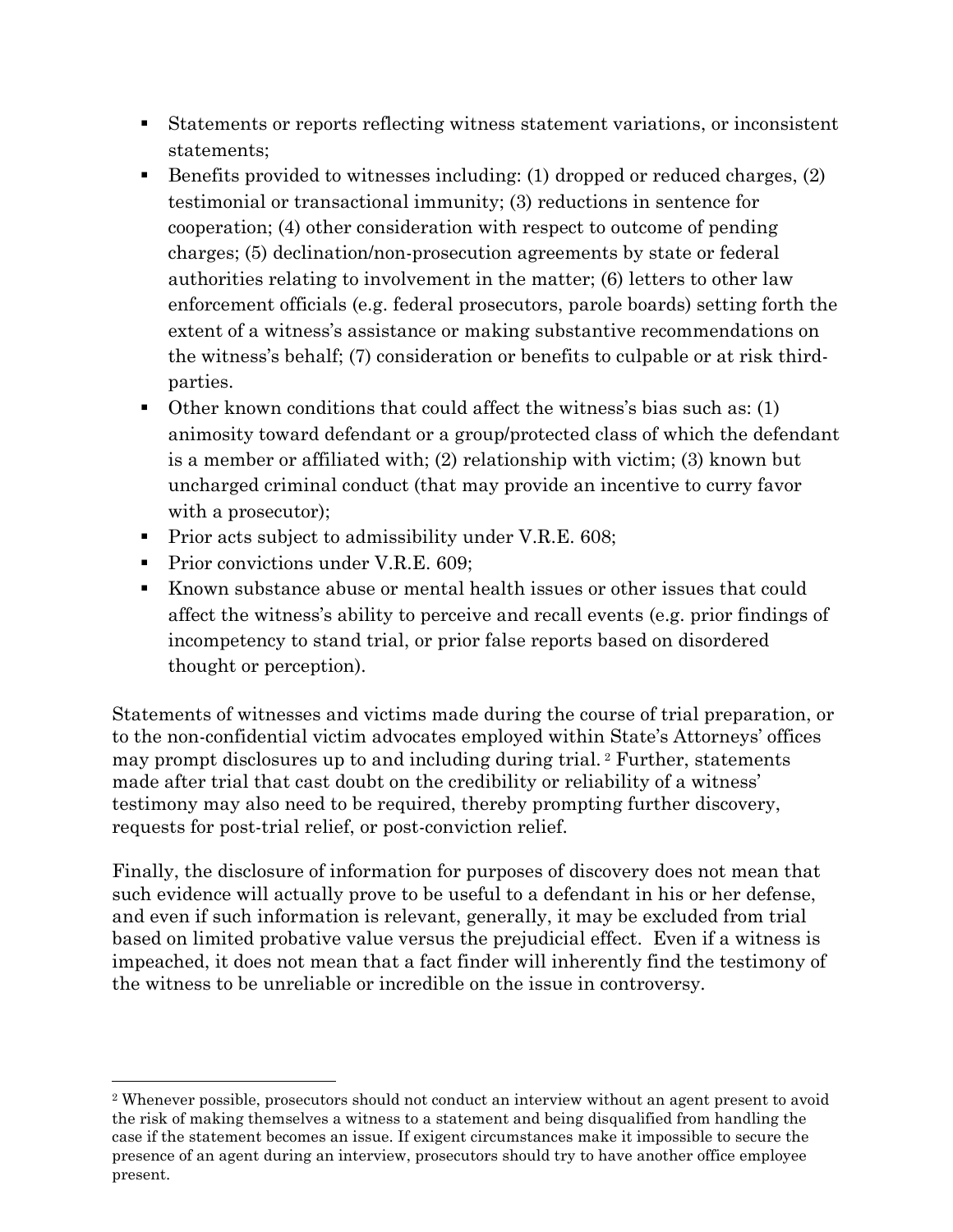#### *Assessing Unsubstantiated Claims/Information*

Allegations that cannot be substantiated, are not credible, or have resulted in the exoneration of a witness or law enforcement officer may or may not be considered potential impeachment information. Information which reflects upon the truthfulness or bias of the witness, to the extent known or maintained by the agency, should be disclosed when:

- An allegation was made by a prosecutor, judge, or other public body (e.g. Vermont Law Enforcement Training Council, local oversight committee, select board, etc.);
- When the allegation received publicity; or
- When the prosecutor and agency agree that such disclosure is appropriate, based upon circumstances involving the nature of the case or the role of the agency witness.

Internal affairs processes, collective bargaining agreements, and other agreements in place may limit the extent to which agencies are willing or able to disclose unsubstantiated misconduct or adverse information. Under such circumstances, the use of protective orders or other limitations on the use and public disclosure of such information may be appropriate – thereby ensuring a balance of a defendant's right to explore defenses and prepare for trial, along with consideration of the privacy and employment rights of law enforcement agency employees.

#### *Considering Disclosure beyond that which is Constitutionally Required*

A fair trial will often include examination of relevant exculpatory or impeachment information that is significantly probative of the issues before the court but that may not, on its own, result in an acquittal or, as is often colloquially expressed, make the difference between guilt and innocence. As a result, this policy strongly recommends disclosure by prosecutors of information beyond that which is "material" to guilt as articulated in *Kyles v. Whitley*, 514 U.S. 419 (1995), and *Strickler v. Greene*, 527 U.S. 263, 280-81 (1999).<sup>3</sup> Accordingly, the following must also be disclosed:

- Information that is inconsistent with any element of any crime charged against the defendant or that establishes a recognized affirmative defense, regardless of whether the prosecutor believes such information will make the difference between conviction and acquittal;
- **•** Information that either casts a substantial doubt upon the accuracy of any evidence—including but not limited to witness testimony—the prosecutor intends to rely on to prove an element of any crime charged, or might have a

<sup>3</sup> The policy recognizes, however, that a trial should not involve the consideration of information which is not significantly probative of the issues before the court and should not involve spurious issues or arguments which serve to divert the trial process from examining the genuine issues. Information that goes only to such matters does not advance the purpose of a trial and thus is not subject to disclosure.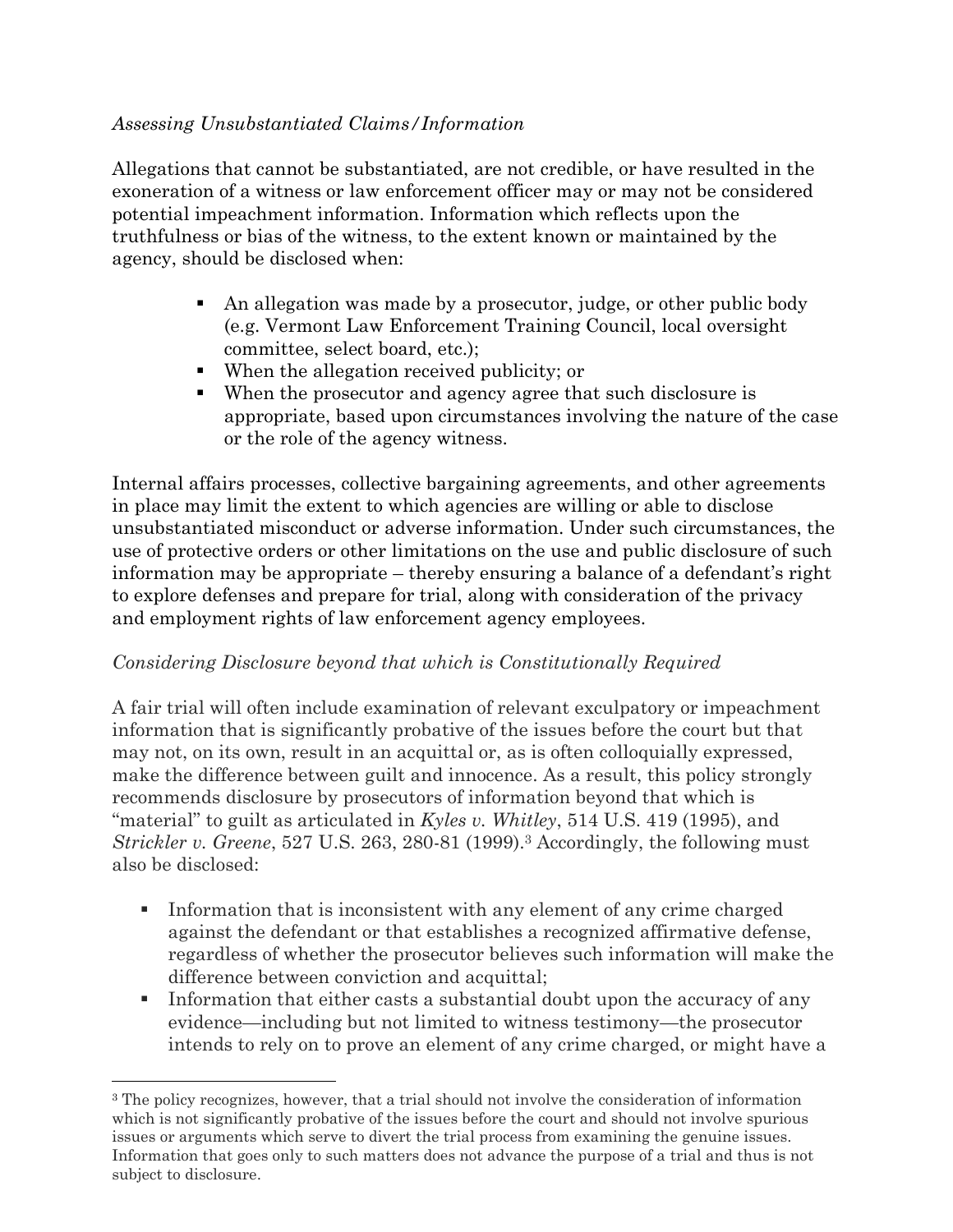significant bearing on the admissibility of prosecution evidence. This information must be disclosed regardless of whether it is likely to make the difference between conviction and acquittal of the defendant for a charged crime;

- Unlike the requirements of *Brady* and its progeny, which focus on evidence, information, regardless of whether the information subject to disclosure would itself constitute admissible evidence; and
- Multiple pieces of information, where the cumulative impact of such may satisfy the considerations noted above, including situations where the information viewed in isolation may not reasonably be seen as meeting the standards above.

In summary, prosecutors must engage in the broad assessment of information available and ensure that defendants and their counsel have the opportunity to assess and consider such evidence in preparation of a defense – what may seem incongruous or inconsequential to a prosecutor may be vital to an argument or theory a defendant intends to rely upon at trial: "…the prudent prosecutor will err on the side of transparency, resolving doubtful questions in favor of disclosure." - *Cone v. Bell*, 555 US 449 (2009).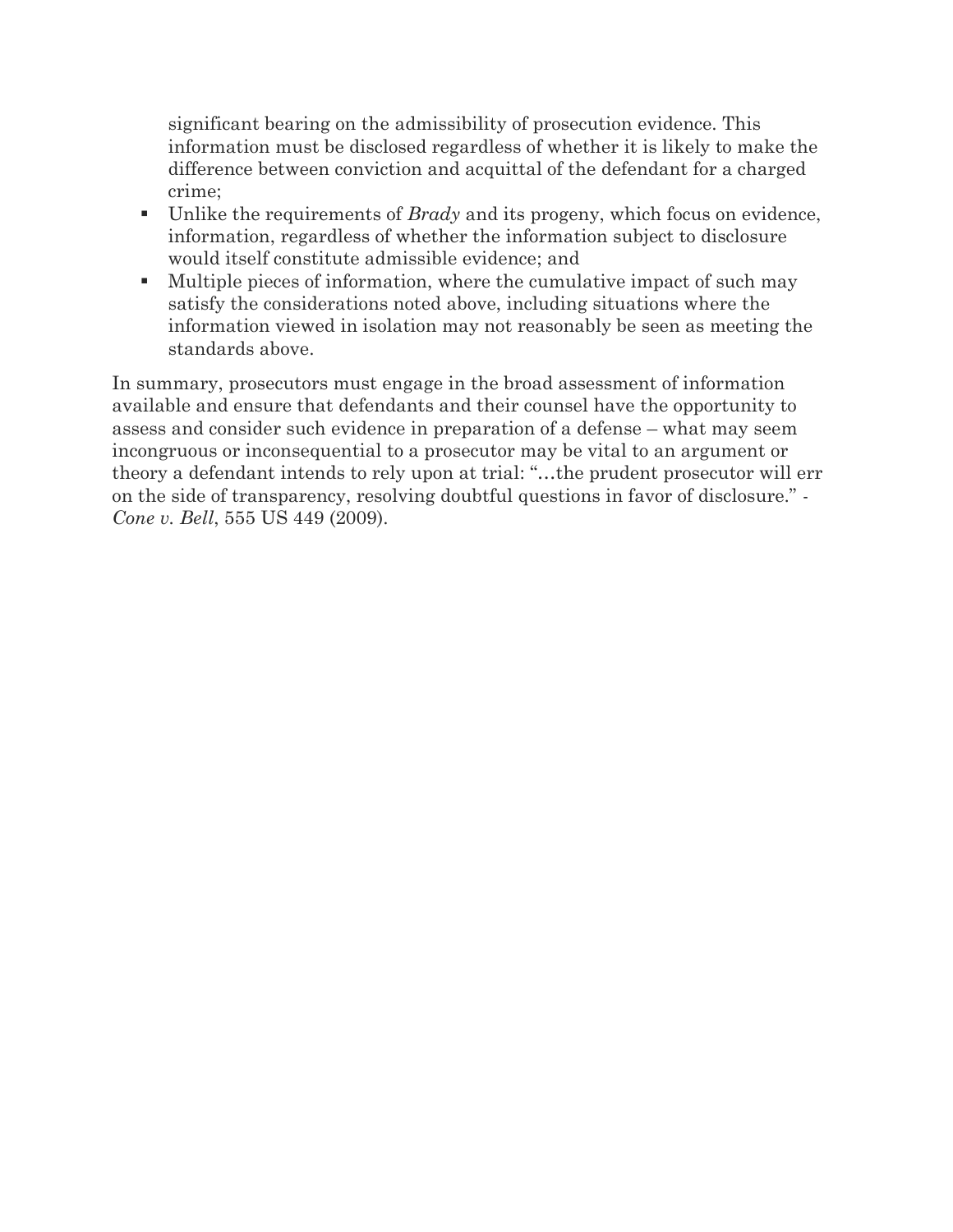### SECTION III. MANAGEMENT & DISCLOSURE OF MATERIALS

Applicable case law does not generally prescribe a specific form by which information is disclosed. The critical element is that the information is received and available to the defendant, through counsel, for preparation of a defense or confrontation of witnesses at trial. Nevertheless, consistency in the handling of disclosures promotes transparency and predictability in the handling of such information.

## *Timing of Disclosures*

Due process requires that disclosure of exculpatory and impeachment evidence material to guilt or innocence be made in sufficient time to permit the defendant to make effective use of that information at trial. *See*, *e.g. Weatherford v. Bursey*, 429 U.S. 545, 559 (1997); *United States v. Farley*, 2 F.3d 645, 654 (6th Cir. 1993). In most cases, the disclosures required by the Constitution and this policy will be made in advance of trial.

- Exculpatory information. Exculpatory information must be **disclosed reasonably promptly** after it is discovered.
- Impeachment information. Impeachment information, which depends on the prosecutor's decision on who is or may be called as a state witness, will typically be **disclosed at a reasonable time before trial** to allow the trial to proceed efficiently.

Other information, relevant to sentencing or the outcome of pretrial motions must also be disclosed in a timely manner that provides fair notice and opportunity of a defendant to conduct his or her own inquiry into such matters. Pretrial scheduling orders or other orders of the court may dictate when such disclosures must be made. As a cardinal rule, earlier is better – ensuring the timely litigation of issues, making of decisions, and in some cases, hastening case disposition.

## *Contents of Disclosure & Retention of Records*

When information is disclosed pursuant to this policy, the following information should be retained in the case file/docket, and should also be maintained or referenced within the JustWare system of records under the individuals "filing cabinet" tab. This will ensure the availability of information, or at least, reference to the existence of such information by successor State's Attorneys or other offices in the future. The retained information should include:

- The potential impeachment information itself;
- Written analysis or substantive communications, including legal advice, relating to that disclosure or decision;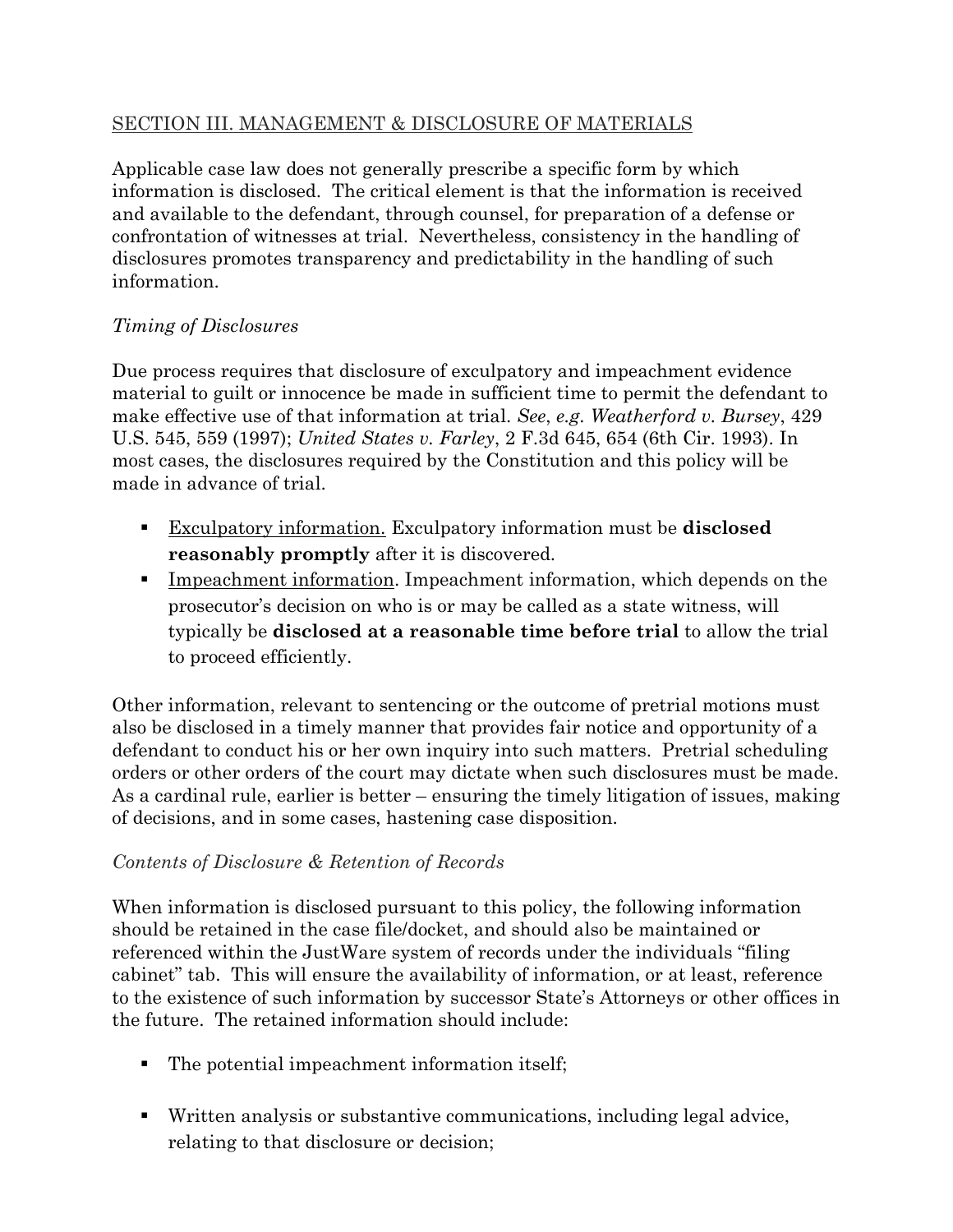- Protective orders relating to the handling or disclosure of the information; and
- Any related pleadings or court orders.

In other circumstances, written legal analysis and substantive communications integral to the analysis, including legal advice relating to the decision, and a summary of the potential impeachment information should be retained with the office's filing system (in hard copy, or electronically). In either circumstance, a clear and accessible system of records should be maintained to ensure the availability of information for future disclosure. The files should be routinely updated and actively managed.

Due care must be given to differentiate work product, privileged information, or information that is non-public/protected by court order within such systems. The increased press and public interest in *Brady/Giglio* information and the existence of lists relating thereto, particularly with respect to law enforcement officers, creates a high likelihood of public records requests. Clear and consistent processing and handling of materials will ensure the public interests in records is balanced with the countervailing legal or privacy limitations that are applicable.

For law enforcement witnesses, a general disclosure letter, with other discovery to be produced at a defendant's request through the criminal discovery process may be appropriate to ensure a publicly available records exists, describing the information or conclusions concerning credibility or truthfulness, that does not incorporate information subject to protective orders, or other legal limitations on dissemination.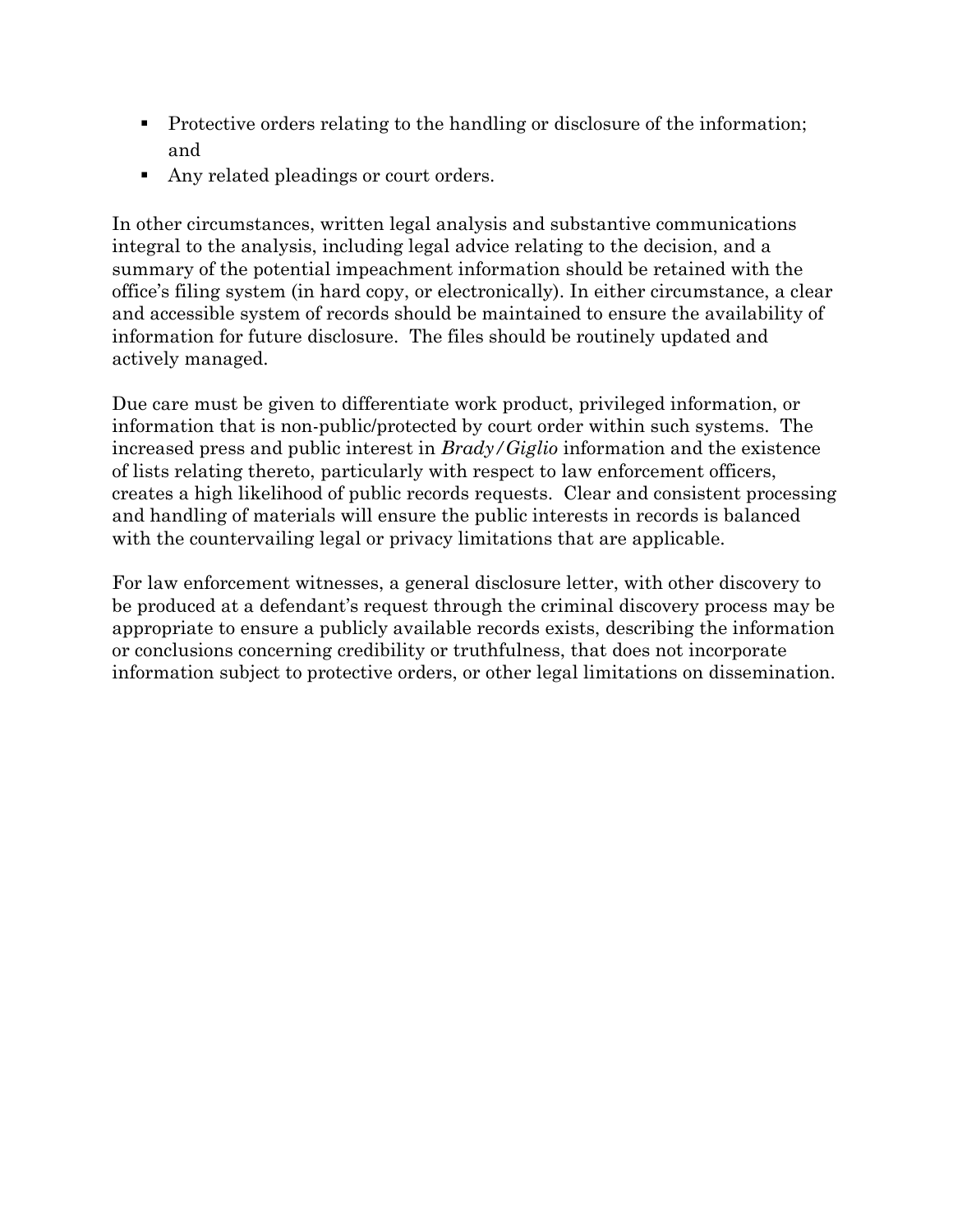### SECTION IV. RESPONSES TO LAW ENFORCEMENT UNPROFESSIONAL **CONDUCT**

The existence of impeachment evidence or issues with credibility carry greater consequence when involving a law enforcement witness. Vermont's criminal justice system relies nearly exclusively on officer affidavits to enable the court's finding of probable cause on an information filed by a State's Attorney. Though not technically defunct, the grand jury is seldom used in practice. Thus, the credibility and reliability of law enforcement affidavits is integral to the threshold decision to prosecute, and for the court to find probable cause.

Impeachment evidence, or issues of credibility, relating to law enforcement officers exists in a continuum – from inadvertent or negligent lapses that impact evidence to clearly egregious and intentional behavior such as committing perjury. Some matters will not require disclosure, some will require disclosure only in certain cases or circumstances, and in more extreme settings, disclosure will also be accompanied by a prosecutor's decision that an officer should not testify or serve as an affiant because of potential impeachment information.

### *Assessing Deceptive or Untruthful Behavior*

Conceptualizing *Brady/Giglio* information among several categories is helpful in gauging the response to and the impact of unprofessional conduct or untruthfulness on criminal cases.

It is up to individual State's Attorneys and prosecutors to assess the severity of actions or omissions by law enforcement officers – taking into account intent, experience, past history, circumstances of the statement or discrepancy between statements, and impact on the rights of a defendant. As discussed in the following sub-section, more severe conduct (i.e. "Conduct of Substantial Concern") will frequently result in non-prosecution decisions, while lesser conduct may result in non-prosecution decisions or limitations/pre-conditions on accepting cases referred for prosecution. Some conduct may or may not result in any limitations beyond making legally or ethically required disclosures, or require no action at all beyond clarification or correction.

# **Conduct of Substantial Concern**

*Intentional or malicious unprofessional conduct by a law enforcement officer that creates a substantial risk of undermining credibility before a tribunal and would cause a reasonable person to doubt the reliability of statements made in other matters.*

This type of unprofessional conduct will frequently result in a State's Attorney's consideration of categorical non-prosecution of cases, or classes of cases, based on substantial doubts of officer integrity and credibility. This is based on a determination that an officer engaged in a purposeful or calculated course of action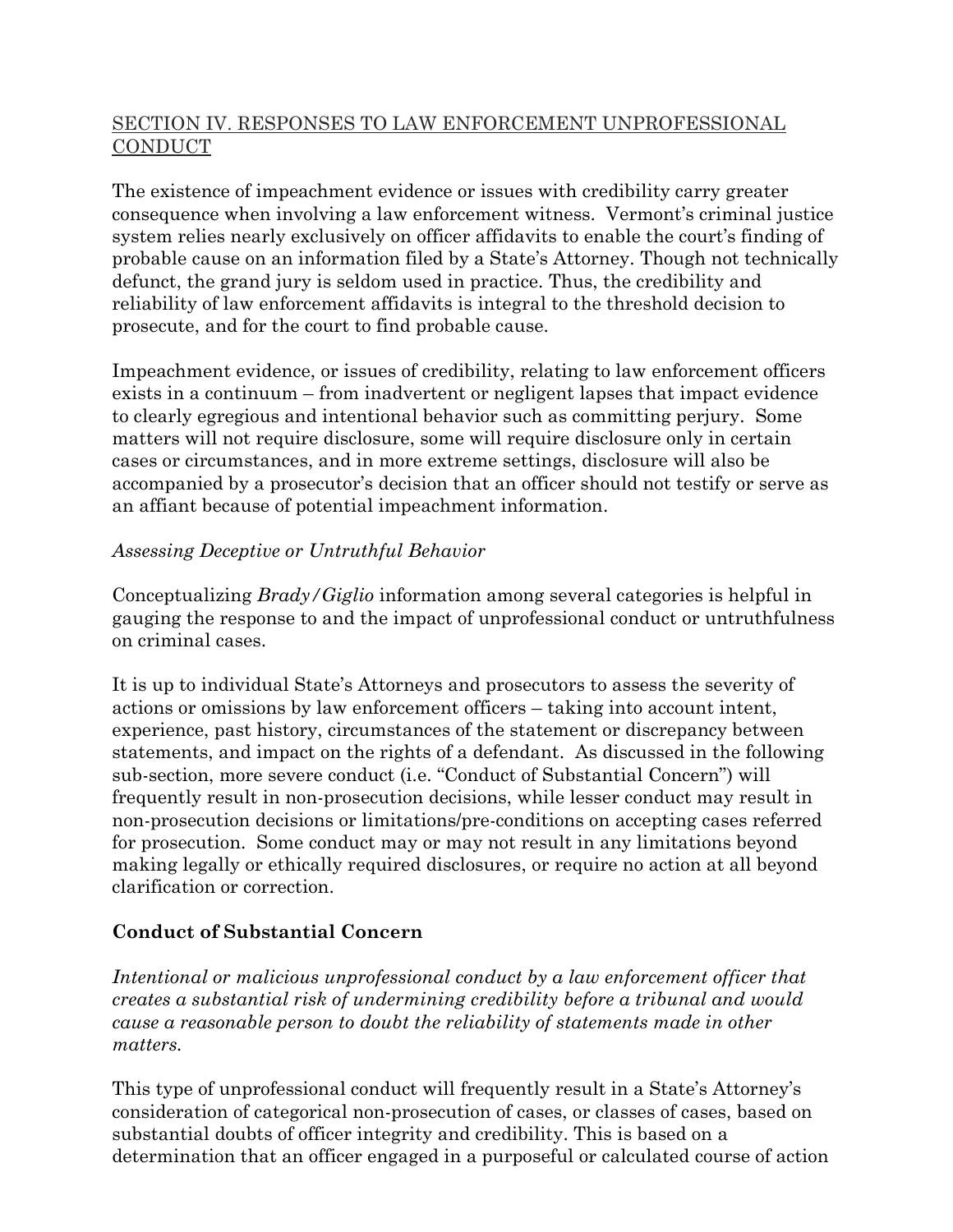to influence a case or criminal matter. Such actions may be directed toward a particular defendant, or designed to protect the officer or another from sanction for substantial errors or deviations from acceptable law enforcement practices. A nonexhaustive list of situations that may be encountered include:

- Criminal conduct resulting in conviction that is fraudulent in nature or constitutes Category A unprofessional conduct as defined under 20 V.S.A. § 4201;
- **•** Deceptive statements or omissions in a formal setting, including testimony, affidavits, incident reports, official statements, or internal affairs investigations;
- Tampering with or fabricating evidence;
- Deliberate failure to report criminal conduct by other officers;
- Willfully making a false statement to another officer on which the other officer relies upon in official setting;
- Repeated, habitual or a pattern of dishonesty, however minor, during internal affairs investigation;
- Persistent dishonesty following *Garrity* warnings or following administrative action;
- Engaging in a pattern of biased enforcement or disparate treatment of any protected class or category of persons defined under 13 V.S.A. § 1458(6); or
- Other deceitful acts that demonstrate disregard for Constitutional rights of others or the laws, policies and standards applicable to the officer's conduct.

# **Conduct of Significant Concern**

*Unprofessional conduct by a law enforcement officer that may be intentional, though not necessarily malicious, that creates a significant risk of undermining credibility before a tribunal and would cause a reasonable person to question the reliability of statements made in other matters.*

While not condoned, this type of dishonesty or behavior may be explained or mitigated when considering the context or circumstances. This type of conduct covers situations where an officer's acts, omissions, or statements are found to be deceptive or untruthful, without clearly corresponding prejudice to a criminal defendant or pending matter. Frequently, these are situations where a law enforcement officer engages in conduct to benefit or protect him or herself, to include concealing administrative or personal conduct that does not directly prejudice or impact a defendant.

- A simple exculpatory 'no' when faced with an allegation of misconduct;
- A deceptive statement made in an effort to conceal minor unintentional misconduct (such as negligent loss of equipment);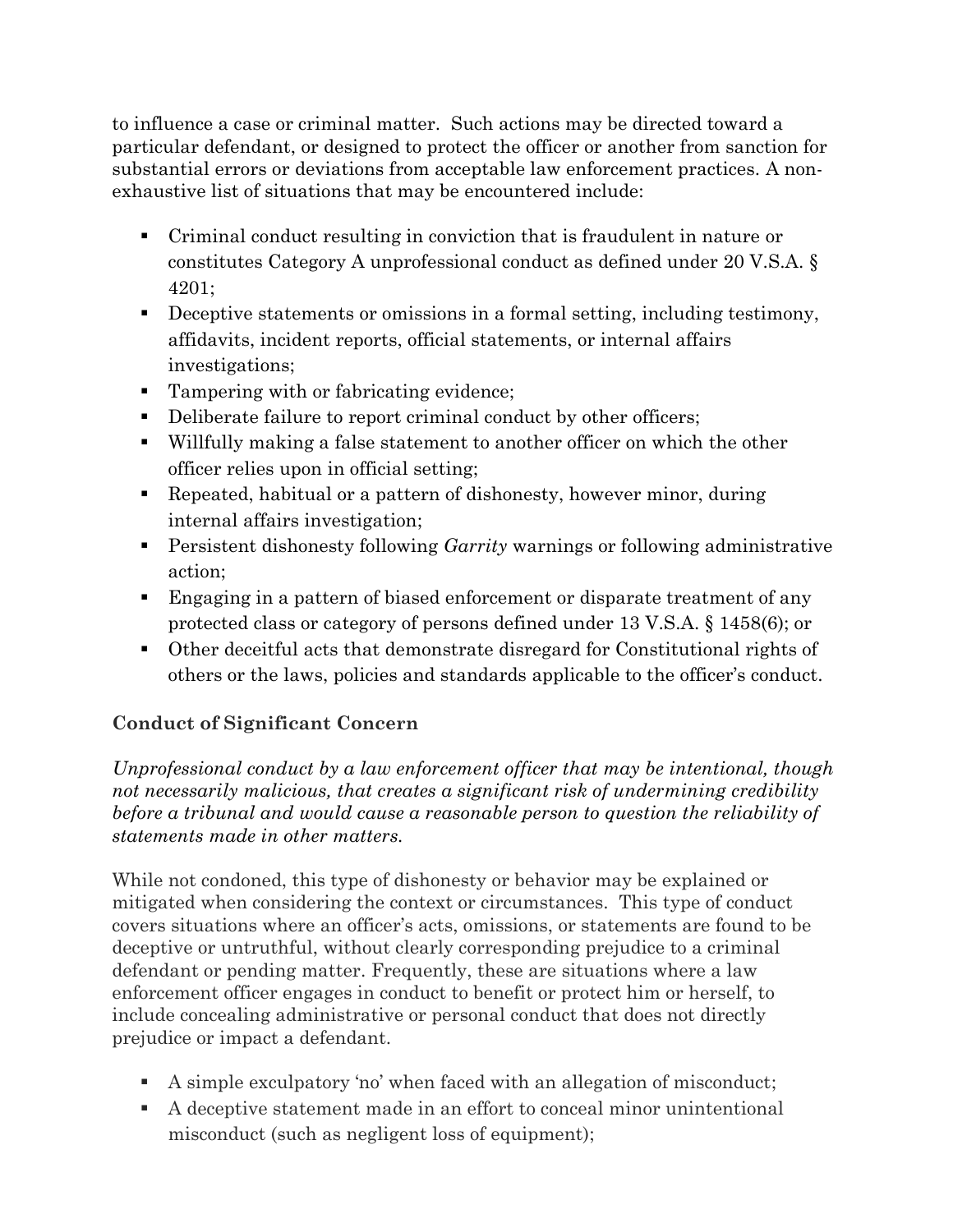- A purely private, off-duty statement intended to deceive another about private matters;
- An isolated dishonest act that occurred years prior (e.g. cheating on a college exam);
- Isolated 'Administrative Deception' related to minor employment matters (e.g. a call in sick when not really ill, a misleading claim of unavailability for a shift); or
- Other Category B or C unprofessional conduct as defined under 20 V.S.A. § 4201 that is not otherwise covered under the preceding section.

# **Conduct of Concern**

*Careless or negligent conduct that is not malicious, but nevertheless creates a risk of undermining the credibility of a law enforcement officer, at least in a particular case, and could cause a reasonable person to question the reliability of statements made in other matters.*

Some conduct within this tier may require a *Brady/Giglio* disclosure in the affected case, but may not require persistent disclosure depending on the attendant circumstances. Some of situations may not even provide grounds for impeachment, even if some form of disciplinary or corrective action is imposed. Examples of Tier 3 conduct includes:

- Failure to follow proper procedure or protocol for the handling of evidence or reports, where no prejudice ensues to a defendant;
- Negligence in reporting facts or providing information to the public that later turns out to be false;
- A spontaneous, thoughtless statement made under stressful circumstances that is later recognized as misleading and is corrected;
- Negligence to turn on body worn camera or preserve video of an incident, where there is no intent by the officer to prejudice a defendant or obscure misconduct;
- Mistake of law based on genuine misapprehension or misunderstanding of rule or requirement; or
- Omission of non-substantive information in reports of CAD systems (e.g. failing to check boxes in traffic tickets, or leaving portions of Valcour/Spillman case entry system blank, without an intent to deceive or prejudice a defendant.

Some matters that generally not constituting conduct of concern, includes:

**E** Investigatory tactics that are deceptive but lawful (e.g. lies/ruses during an interrogation or interview);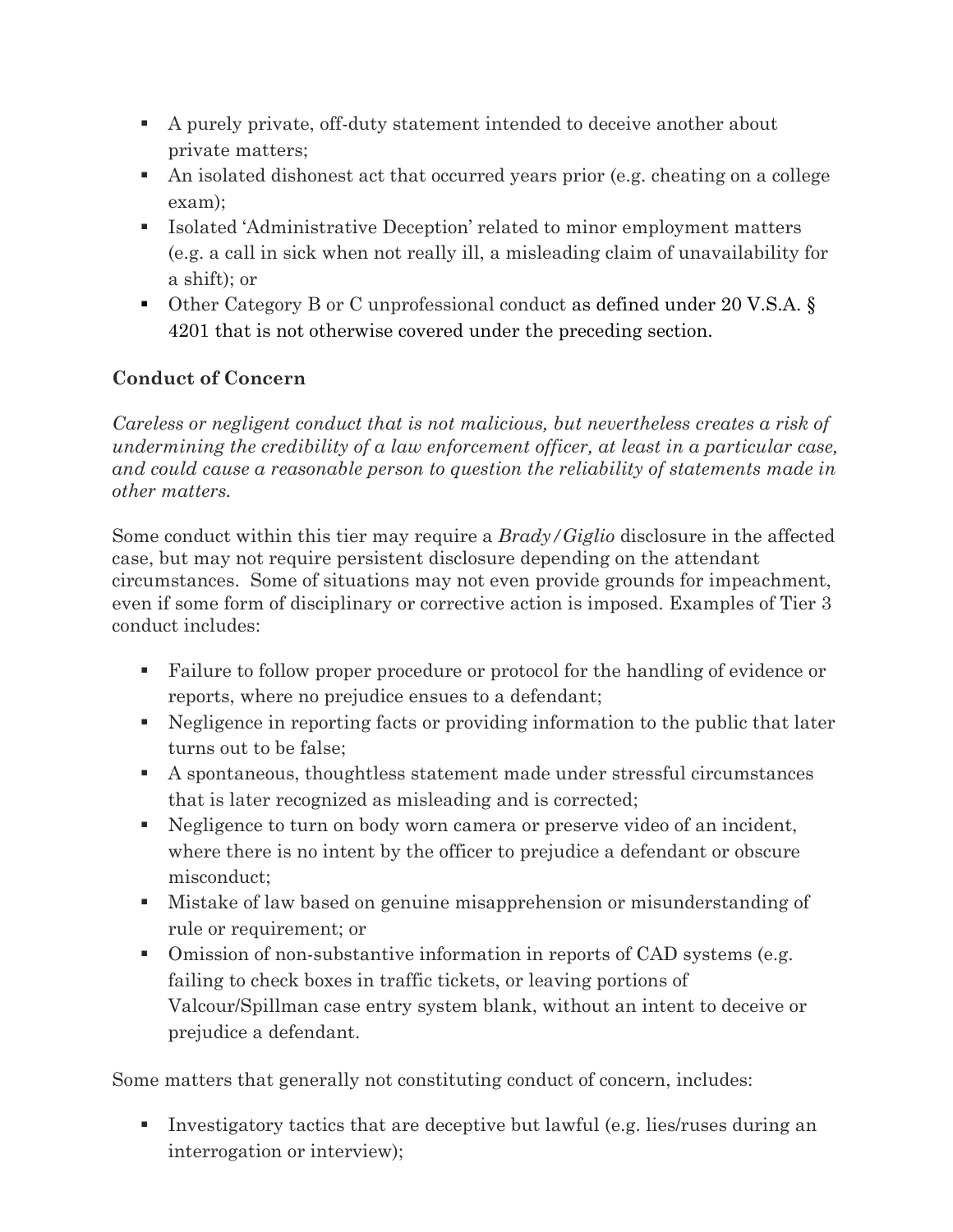- Lies told in jest concerning trivial matters or to spare another's feelings; or
- Nonmaterial exaggerations, boasting or embellishments in descriptions of events or behaviors of others.

Further, minor inconsistencies, variances in recall between statements made close in time to an event (or recorded contemporaneously to an event) with deposition or in court testimony will rarely require disclosure beyond the case at hand. Prosecutors should be mindful that the human mind and ability to recall is imperfect. Lapses in memory frequently occur and the rules of evidence provide for appropriate means to refresh recollection. As noted above, a consistent pattern of memory lapses or inability to recall may be problematic, but infrequent gaps of memory are common. Some factors to consider concerning credibility include:

- The circumstances under which the statement is made, e.g. was it made under intense pressure or a situation where the stress or excitement of situation influenced perception? Traumatic situations such as officer involved shootings, response to an active shooter situation, or circumstances where an officer is assaulted may all trigger a heightened stress response that impacts immediate recall and perception. Memories or perceptions may be different upon reflection or when away from the stress inducing situation.
- Are present perceptions different from initial ones based on the presentation of new information, e.g. an officer believed an offender was wearing a black shirt, but upon seeing the shirt in evidence acknowledges it was actually blue.
- Whether there acknowledgement of a flawed perception at the time of the event or incident, e.g. after reviewing body camera footage acknowledging that he or she did not notice something or misapprehended information initially reported.
- Whether the officer made an effort to correct the record, or acknowledged the error made, e.g. swearing to an affidavit that states a traffic stop was at the wrong mile marker or in the wrong town.

These lists are non-exhaustive, and are provided for explanatory purposes only.

#### *Declination of Cases & de Facto Disqualification of Officers as Witnesses*

Among the decisions a State's Attorney must make when considering and responding to law enforcement misconduct or unprofessional conduct is whether to take action beyond the disclosure of the matter. Dismissal of charges may be an appropriate and necessary remedy in some cases, but the more challenging decision is whether to take action with respect to the law enforcement officer him or herself.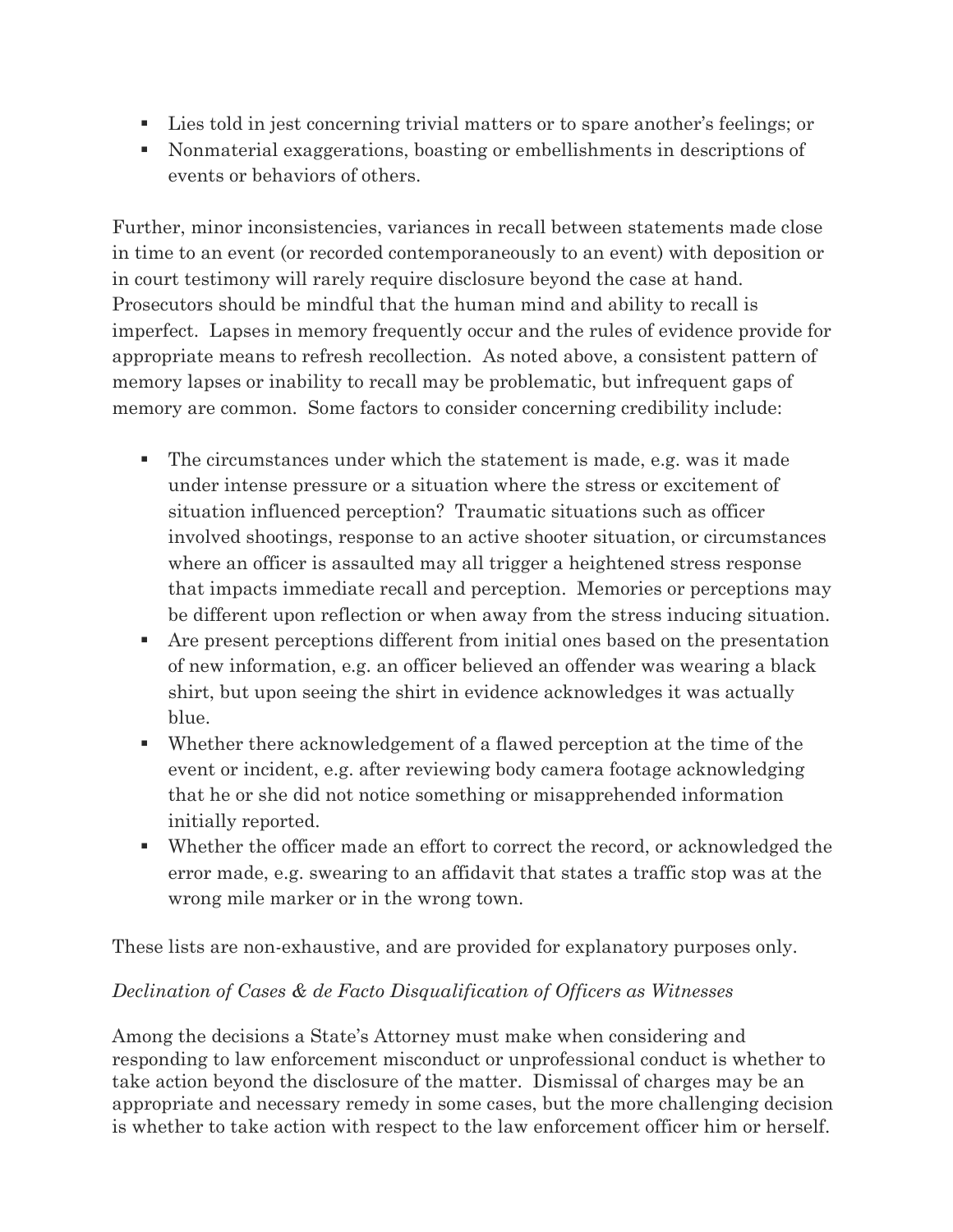In extreme situations, criminal investigation and prosecution may be appropriate. However, the purpose of this policy is not to prescribe or predict the potential criminal justice response to such issues. Rather, this policy addresses the relevant considerations and process to make decisions of whether to decline cases submitted by a law enforcement officer on the basis of unprofessional conduct or credibility issues. A range of options is available:

- Total declination all cases, resulting in functional disqualification of law enforcement officer (frequently when there is "conduct of substantial concern");
- Declination of certain cases or classes of cases referred for prosecution by a law enforcement officer;
- **•** Imposition of requirements for supplemental/additional review prior to filing by supervisory officers or prosecutors, or production of body worn camera footage or other materials prior to filing to allow for full prosecutorial review; or
- General practice of case-by-case prosecutorial discretion, with disclosures made as appropriate with legal and ethical standards.

The decision to categorically decline cases should not be reached in an arbitrary or capricious manner, rather, substantial evidence or investigation, and careful analysis, should underlie such a decision. Prosecutors enjoy immunity in terms of decision making in this regard, however, law enforcement agencies or municipalities may face employment law challenges. *See e.g., Hubacz v. Vill. of Waterbury*, 207 Vt. 399, 413 (2018) (termination "requires a finding that the officer in question cannot fulfill the duties associated with his employment and cannot be reassigned in such a way as to accommodate the nonprosecution decision."). A number of considerations should guide the response, beyond making legal or ethically required disclosures in pending matters. These considerations include, but are not limited to:

- Impact of impeachment material, particularly admissible evidence, on trial proceedings;
- Impact, if any, of public confidence and trust in the criminal justice system based on continued reliance of a law enforcement officer who has engaged in unprofessional conduct or is subject to a continuing disclosure under V.R.Cr.P. 16;
- Whether the deficiency or behavior lends itself to rehabilitation;
- Whether risk of future unprofessional conduct may be mitigated through use of body worn cameras, heightened supervisory review, or other measures to reduce or eliminate the risk of impeachment at trial or pretrial proceedings;
- Age, experience, level of training/certification, and past performance of the law enforcement officer compared with the nature/extent of the unprofessional or deceptive conduct; and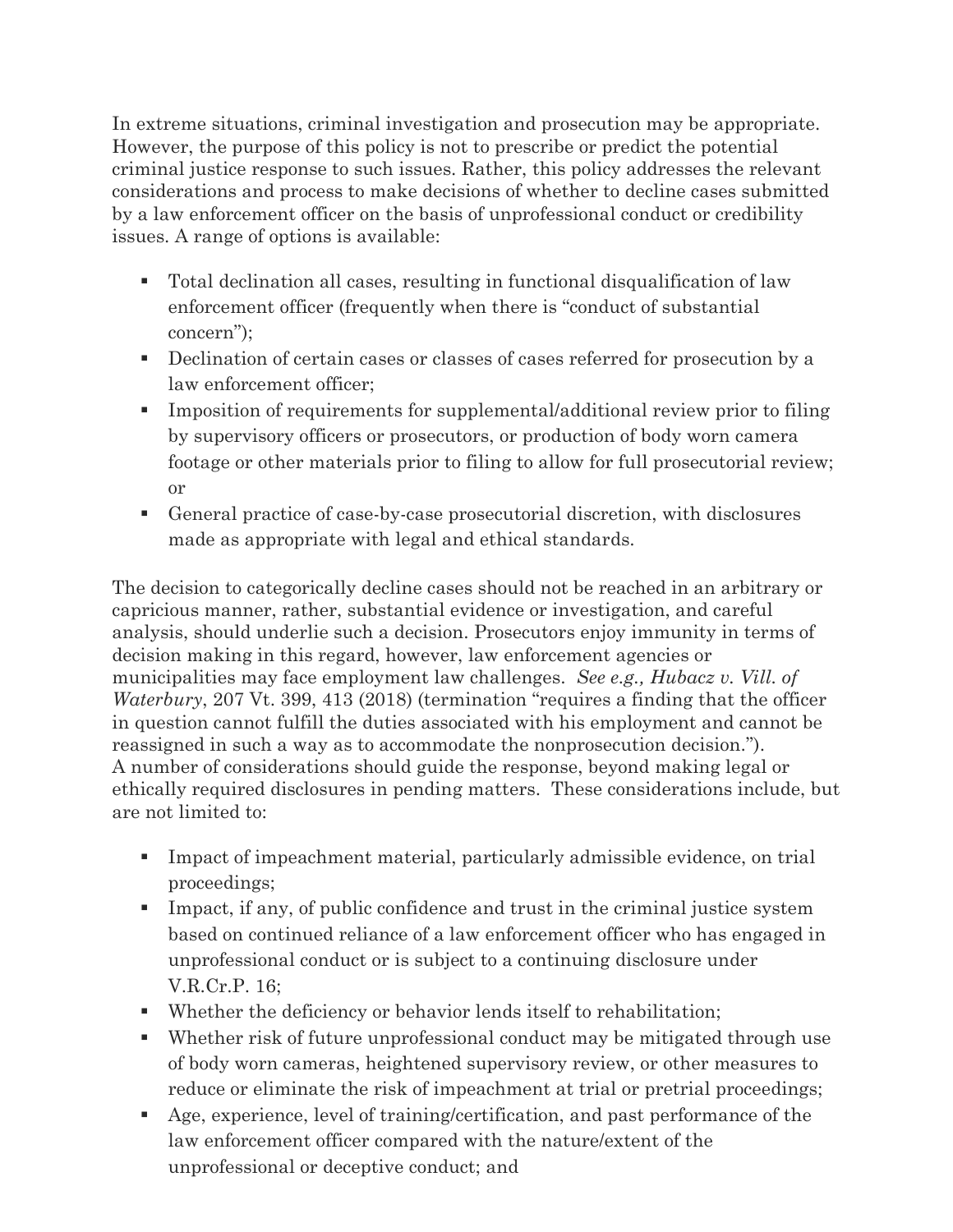**Example 1** Impact of decertification proceedings, other actions by the Vermont Law Enforcement Training Council, or internal affairs/employment response by the law enforcement officer's agency.

Non-prosecution decisions or other limitations on acceptance of a law enforcement officers cases are likely to trigger significant interest from media, oversight organizations, and local municipal governments. Ensuring a clear and concise rationale for the decision to non-prosecute or limit acceptance of case referrals for a law enforcement officer should be maintained. The decision to disqualify or refuse acceptance of a law enforcement officers cases is reserved to the State's Attorney.

APPROVED March 15, 2021

Encls.

Model Letter – Officer *Brady/Giglio* Material